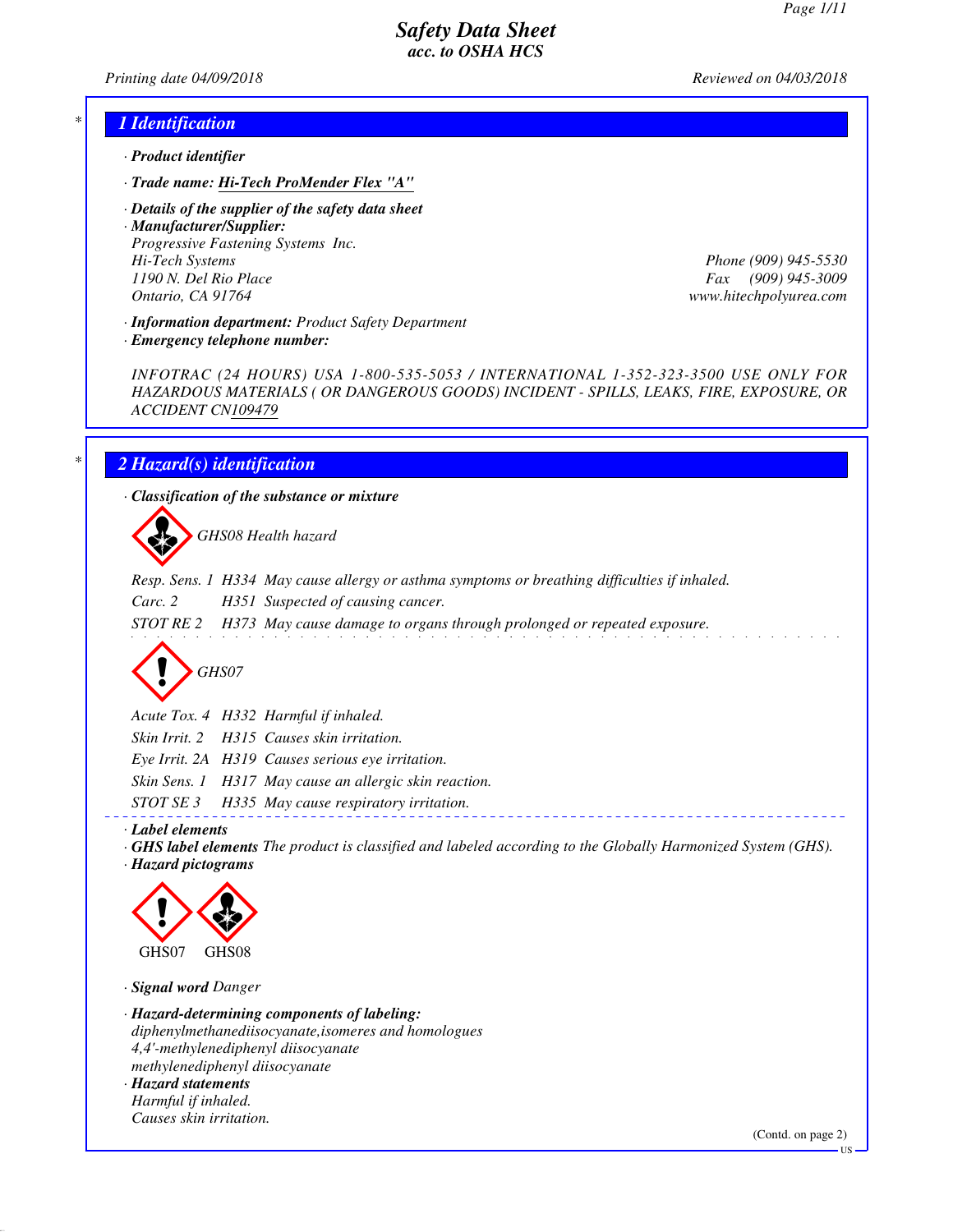*Printing date 04/09/2018 Reviewed on 04/03/2018*

*Trade name: Hi-Tech ProMender Flex "A"*

|                                | (Contd. of page 1)<br>Causes serious eye irritation.                                                           |
|--------------------------------|----------------------------------------------------------------------------------------------------------------|
|                                | May cause allergy or asthma symptoms or breathing difficulties if inhaled.                                     |
|                                | May cause an allergic skin reaction.                                                                           |
|                                | Suspected of causing cancer.                                                                                   |
|                                | May cause respiratory irritation.                                                                              |
|                                | May cause damage to organs through prolonged or repeated exposure.                                             |
|                                | · Precautionary statements                                                                                     |
|                                | Obtain special instructions before use.                                                                        |
|                                | Do not handle until all safety precautions have been read and understood.                                      |
|                                | Do not breathe dust/fume/gas/mist/vapors/spray.                                                                |
|                                | Wash thoroughly after handling.                                                                                |
|                                | Use only outdoors or in a well-ventilated area.                                                                |
|                                | Contaminated work clothing must not be allowed out of the workplace.                                           |
|                                | Wear protective gloves/protective clothing/eye protection/face protection.                                     |
|                                | [In case of inadequate ventilation] wear respiratory protection.                                               |
|                                | If on skin: Wash with plenty of water.                                                                         |
|                                | IF INHALED: Remove person to fresh air and keep comfortable for breathing.                                     |
|                                | If in eyes: Rinse cautiously with water for several minutes. Remove contact lenses, if present and easy to do. |
| Continue rinsing.              |                                                                                                                |
|                                | IF exposed or concerned: Get medical advice/attention.                                                         |
|                                | Call a poison center/doctor if you feel unwell.                                                                |
|                                | Specific treatment (see on this label).                                                                        |
|                                | Get medical advice/attention if you feel unwell.                                                               |
|                                | Take off contaminated clothing and wash it before reuse.                                                       |
|                                | If skin irritation or rash occurs: Get medical advice/attention.                                               |
|                                | If eye irritation persists: Get medical advice/attention.                                                      |
|                                | If experiencing respiratory symptoms: Call a poison center/doctor.                                             |
|                                | Wash contaminated clothing before reuse.                                                                       |
|                                | Store in a well-ventilated place. Keep container tightly closed.                                               |
| Store locked up.               |                                                                                                                |
|                                | Dispose of contents/container in accordance with local/regional/national/international regulations.            |
| · Classification system:       |                                                                                                                |
|                                | $\cdot$ NFPA ratings (scale 0 - 4)                                                                             |
|                                |                                                                                                                |
|                                | $Health = 2$<br>$Fire = 1$                                                                                     |
|                                | $Reactivity = 0$                                                                                               |
|                                |                                                                                                                |
|                                | $\cdot$ HMIS-ratings (scale 0 - 4)                                                                             |
| <b>HEALTH</b>                  | *2∣<br>$Health = *2$                                                                                           |
| <b>FIRE</b>                    | $Fire = 1$<br>$\vert$ 1                                                                                        |
| REACTIVITY <sup>0</sup>        | $Reactivity = 0$                                                                                               |
|                                |                                                                                                                |
| $\cdot$ Other hazards          |                                                                                                                |
|                                | · Results of PBT and vPvB assessment                                                                           |
| · <b>PBT</b> : Not applicable. |                                                                                                                |
| $\cdot$ vPvB: Not applicable.  |                                                                                                                |
|                                |                                                                                                                |

*· Chemical characterization: Mixtures*

*· Description: Mixture of the substances listed below with nonhazardous additions.*

(Contd. on page 3)

US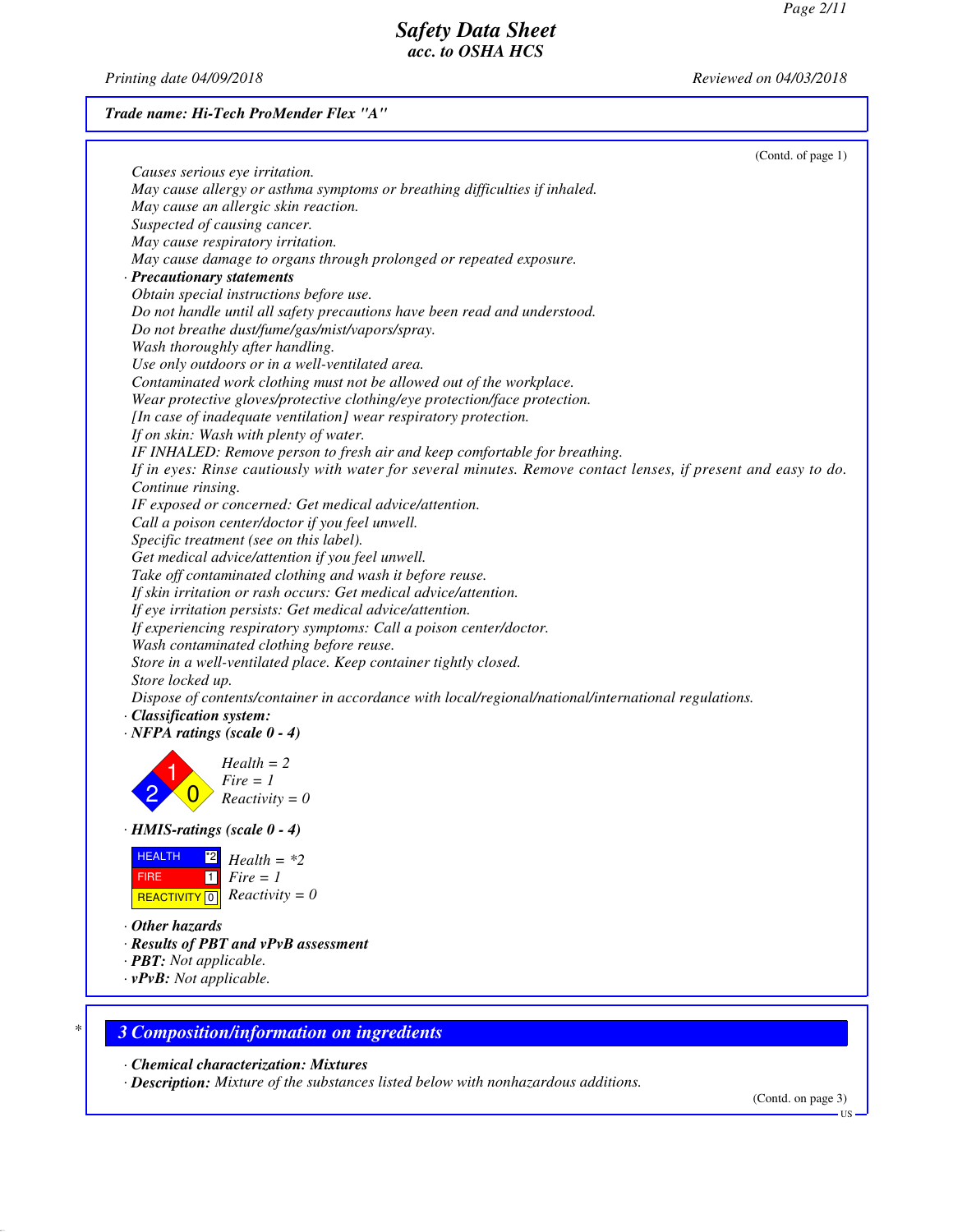*Printing date 04/09/2018 Reviewed on 04/03/2018*

*Trade name: Hi-Tech ProMender Flex "A"*

|                         |                                                                                                                                                                                                                            | (Contd. of page 2) |
|-------------------------|----------------------------------------------------------------------------------------------------------------------------------------------------------------------------------------------------------------------------|--------------------|
| · Dangerous components: |                                                                                                                                                                                                                            |                    |
|                         |                                                                                                                                                                                                                            | >25-≤50%           |
|                         | 9016-87-9 diphenylmethanediisocyanate, isomeres and homologues<br>$\sqrt{\text{Resp. Sens. } I, H334, Carc. 2, H351, STOTRE 2, H373, }$<br>Irrit. 2, H315; Eye Irrit. 2A, H319; Skin Sens. 1, H317; STOT SE 3, H335        |                    |
|                         | $101-68-8$ 4,4'-methylenediphenyl diisocyanate<br>Resp. Sens. 1, H334; Carc. 2, H351; STOT RE 2, H373; $\Diamond$ Acute Tox. 4, H332; Skin<br>Irrit. 2, H315; Eye Irrit. 2A, H319; Skin Sens. 1, H317; STOT SE 3, H335     | > $10$ -≤25%       |
|                         | 26447-40-5 methylenediphenyl diisocyanate<br>$\otimes$ Resp. Sens. 1, H334; Carc. 2, H351; STOT RE 2, H373; $\otimes$ Acute Tox. 4, H332; Skin<br>Irrit. 2, H315; Eye Irrit. 2A, H319; Skin Sens. 1, H317; STOT SE 3, H335 | $>2.5 - 5\%$       |

# *4 First-aid measures*

- *· Description of first aid measures*
- *· General information:*

*Symptoms of poisoning may even occur after several hours; therefore medical observation for at least 48 hours after the accident.*

- *· After inhalation:*
- *Supply fresh air and to be sure call for a doctor.*
- *In case of unconsciousness place patient stably in side position for transportation.*
- *· After skin contact: Immediately wash with water and soap and rinse thoroughly.*
- *· After eye contact: Rinse opened eye for 15 minutes under running water. If symptoms persist, consult a doctor.*
- *· After swallowing:*

*Rinse mouth and then drink plenty of water. Do not induce vomiting. Never induce vomiting or give anything by mouth if victim is unconscious or having convulsions. If symptoms persist consult doctor.*

- *· Information for doctor:*
- *· Most important symptoms and effects, both acute and delayed No further relevant information available.*
- *· Indication of any immediate medical attention and special treatment needed*
- *No further relevant information available.*

# *5 Fire-fighting measures*

- *· Extinguishing media*
- *· Suitable extinguishing agents: water spray, dry powder, carbon dioxide, foam · Special hazards arising from the substance or mixture*
- *Hazards during fire-fighting:*
- *nitrous gases, fumes/smoke, isocyanate, vapour*
- *· Advice for firefighters*
- *· Protective equipment:*

*Firefighters should be equippped with self-contained breathing apparatus and turn-out gear · Additional information*

*Dispose of fire debris and contaminated extinguishing water in accordance with official regulations.*

### *6 Accidental release measures*

- *· Personal precautions, protective equipment and emergency procedures*
- *Clear area. Ensure adequate ventilation. Wear suitable personal protective clothing and equipment.*
- *· Environmental precautions: Do not allow to enter sewers/ surface or ground water.*

*· Methods and material for containment and cleaning up: For small amounts: Absorb isocyanate with suitable absorbant material( see 40 CFR sections 260, 264 and 265 for further information). Shovel into open container. Do not make container pressure tight. Move container to a*

(Contd. on page 4)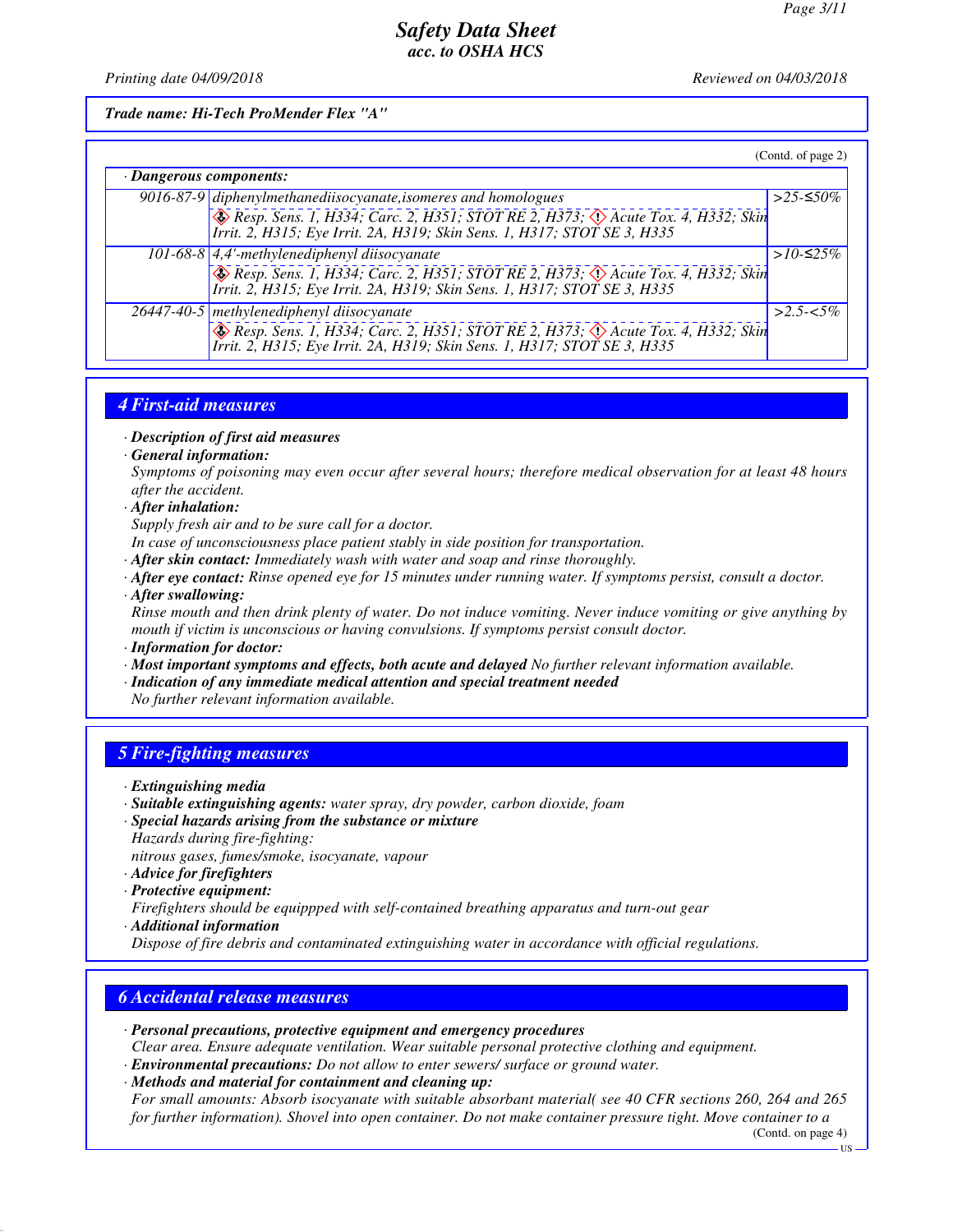*Printing date 04/09/2018 Reviewed on 04/03/2018*

#### *Trade name: Hi-Tech ProMender Flex "A"*

(Contd. of page 3)

| Dike spillage. | well-ventilated area (outside). Spill area can be decontaminated with the folowing recommended decontamination<br>solution: Mixture of 90 % water, 8 % concentrated ammonia, 2 % detergent. Add at a 10 to 1 ratio. Alow to stand<br>for at least 48 hours to allow escape of evolved carbon dioxide.<br>For large amounts: If temporary control of isocyanate vapor is required, a blanket of protein foam or other<br>suitable foam may be placed over the spill. Transfer as much liquid as possible via pump or vacuum device into<br>closed but not sealed containers for disposal. For residues: The following measures should be taken for final<br>cleanup: Wash down spill area with decontamination solution. Allow solution to stand for at least 10 minutes.<br>Dispose of the collected material according to regulations.<br>Dispose contaminated material as waste according to item 13.<br>Ensure adequate ventilation.<br>· Reference to other sections<br>See Section 7 for information on safe handling.<br>See Section 8 for information on personal protection equipment.<br>See Section 13 for disposal information.<br>· Protective Action Criteria for Chemicals |                                   |
|----------------|------------------------------------------------------------------------------------------------------------------------------------------------------------------------------------------------------------------------------------------------------------------------------------------------------------------------------------------------------------------------------------------------------------------------------------------------------------------------------------------------------------------------------------------------------------------------------------------------------------------------------------------------------------------------------------------------------------------------------------------------------------------------------------------------------------------------------------------------------------------------------------------------------------------------------------------------------------------------------------------------------------------------------------------------------------------------------------------------------------------------------------------------------------------------------------------|-----------------------------------|
| $\cdot$ PAC-1: |                                                                                                                                                                                                                                                                                                                                                                                                                                                                                                                                                                                                                                                                                                                                                                                                                                                                                                                                                                                                                                                                                                                                                                                          |                                   |
|                | 9016-87-9 diphenylmethanediisocyanate, isomeres and homologues                                                                                                                                                                                                                                                                                                                                                                                                                                                                                                                                                                                                                                                                                                                                                                                                                                                                                                                                                                                                                                                                                                                           | $0.15$ mg/m <sup>3</sup>          |
|                | 101-68-8 $\left $ 4,4'-methylenediphenyl diisocyanate                                                                                                                                                                                                                                                                                                                                                                                                                                                                                                                                                                                                                                                                                                                                                                                                                                                                                                                                                                                                                                                                                                                                    | $0.45$ mg/m <sup>3</sup>          |
|                | 26447-40-5 methylenediphenyl diisocyanate                                                                                                                                                                                                                                                                                                                                                                                                                                                                                                                                                                                                                                                                                                                                                                                                                                                                                                                                                                                                                                                                                                                                                | $29$ mg/m <sup>3</sup>            |
| $\cdot$ PAC-2: |                                                                                                                                                                                                                                                                                                                                                                                                                                                                                                                                                                                                                                                                                                                                                                                                                                                                                                                                                                                                                                                                                                                                                                                          |                                   |
|                | $9016-87-9$ diphenylmethanediisocyanate, isomeres and homologues                                                                                                                                                                                                                                                                                                                                                                                                                                                                                                                                                                                                                                                                                                                                                                                                                                                                                                                                                                                                                                                                                                                         | $3.6$ mg/m <sup>3</sup>           |
|                | $101-68-8$ 4,4'-methylenediphenyl diisocyanate                                                                                                                                                                                                                                                                                                                                                                                                                                                                                                                                                                                                                                                                                                                                                                                                                                                                                                                                                                                                                                                                                                                                           | $5$ mg/m <sup>3</sup>             |
|                | 26447-40-5 methylenediphenyl diisocyanate                                                                                                                                                                                                                                                                                                                                                                                                                                                                                                                                                                                                                                                                                                                                                                                                                                                                                                                                                                                                                                                                                                                                                | $\overline{40}$ mg/m <sup>3</sup> |
| $\cdot$ PAC-3: |                                                                                                                                                                                                                                                                                                                                                                                                                                                                                                                                                                                                                                                                                                                                                                                                                                                                                                                                                                                                                                                                                                                                                                                          |                                   |
|                | 9016-87-9 diphenylmethanediisocyanate, isomeres and homologues                                                                                                                                                                                                                                                                                                                                                                                                                                                                                                                                                                                                                                                                                                                                                                                                                                                                                                                                                                                                                                                                                                                           | $22 \ mg/m^3$                     |
|                | 101-68-8 $\vert$ 4,4'-methylenediphenyl diisocyanate                                                                                                                                                                                                                                                                                                                                                                                                                                                                                                                                                                                                                                                                                                                                                                                                                                                                                                                                                                                                                                                                                                                                     | 55 $mg/m^3$                       |
|                | 26447-40-5 methylenediphenyl diisocyanate                                                                                                                                                                                                                                                                                                                                                                                                                                                                                                                                                                                                                                                                                                                                                                                                                                                                                                                                                                                                                                                                                                                                                | $\frac{240 \text{ mg}}{m}$        |
|                |                                                                                                                                                                                                                                                                                                                                                                                                                                                                                                                                                                                                                                                                                                                                                                                                                                                                                                                                                                                                                                                                                                                                                                                          |                                   |

# *7 Handling and storage*

*· Handling:*

#### *· Precautions for safe handling*

*Ensure thorough ventilation of stores and work area. Protect against moisture.*

*Ensure good ventilation/exhaustion at the workplace. Avoid aerosol formation. When handling heated product, vapours of the product should be ventilated, and respiratory protection used. Wear respiratory protection when spraying. Danger of busting when sealed gastight. Protect against moisture. If bulging of drum occurs, transfer to well ventilated area, puncture to relieve pressure, open vent and let stand for 48 hours before resealing.*

*· Information about protection against explosions and fires: No special measures required.*

*· Conditions for safe storage, including any incompatibilities Segregate from foods and animal feeds. Segregate friom acids and bases.*

*· Storage:*

- *· Requirements to be met by storerooms and receptacles: Carbon Steel, (Iron), High density polyethylene (HDPE), Low density polyethylene (LDPE)*
- *· Information about storage in one common storage facility: Not required.*
- *· Further information about storage conditions: Keep receptacle tightly sealed.*
- *· Specific end use(s) Storage temperature 27-35° C*

(Contd. on page 5)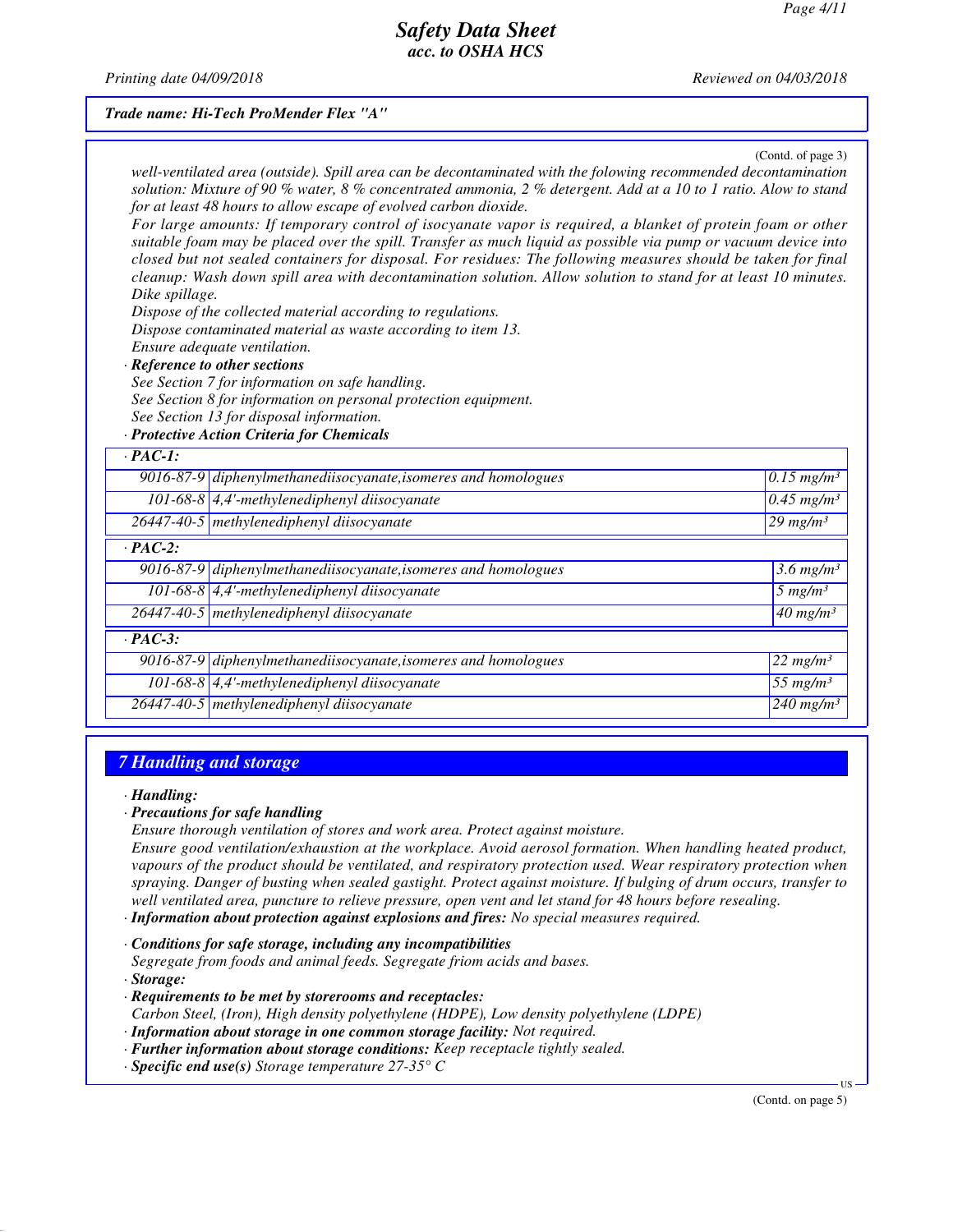*Printing date 04/09/2018 Reviewed on 04/03/2018*

*Trade name: Hi-Tech ProMender Flex "A"*

(Contd. of page 4)

# *8 Exposure controls/personal protection*

*· Additional information about design of technical systems: No further data; see item 7.*

#### *· Control parameters*

#### *· Components with limit values that require monitoring at the workplace:*

*101-68-8 4,4'-methylenediphenyl diisocyanate*

*PEL Ceiling limit value: 0.2 mg/m³, 0.02 ppm*

- *REL Long-term value: 0.05 mg/m³, 0.005 ppm Ceiling limit value: 0.2\* mg/m³, 0.02\* ppm \*10-min*
- *TLV Long-term value: 0.051 mg/m³, 0.005 ppm*

*· Additional information: The lists that were valid during the creation were used as basis.*

#### *· Exposure controls*

- *· Personal protective equipment:*
- *· General protective and hygienic measures:*

*Keep away from foodstuffs, beverages and feed. Immediately remove all soiled and contaminated clothing. Wash hands before breaks and at the end of work. Store protective clothing separately.*

*Avoid contact with the eyes and skin.*

#### *· Breathing equipment:*

*In case of brief exposure or low pollution use respiratory filter device. In case of intensive or longer exposure use respiratory protective device that is independent of circulating air.*

#### *· Protection of hands:*



\_S*Protective gloves*

*The glove material has to be impermeable and resistant to the product/ the substance/ the preparation. Due to missing tests no recommendation to the glove material can be given for the product/ the preparation/ the chemical mixture.*

*Selection of the glove material on consideration of the penetration times, rates of diffusion and the degradation · Material of gloves*

*The selection of the suitable gloves does not only depend on the material, but also on further marks of quality and varies from manufacturer to manufacturer. As the product is a preparation of several substances, the resistance of the glove material can not be calculated in advance and has therefore to be checked prior to the application.*

*· Penetration time of glove material*

*The exact break through time has to be found out by the manufacturer of the protective gloves and has to be observed.*

#### *· Eye protection:*

*Wear face shield if splashing hazard exists.*



\_R*Tightly sealed goggles*

*· Body protection: Protective work clothing*

(Contd. on page 6)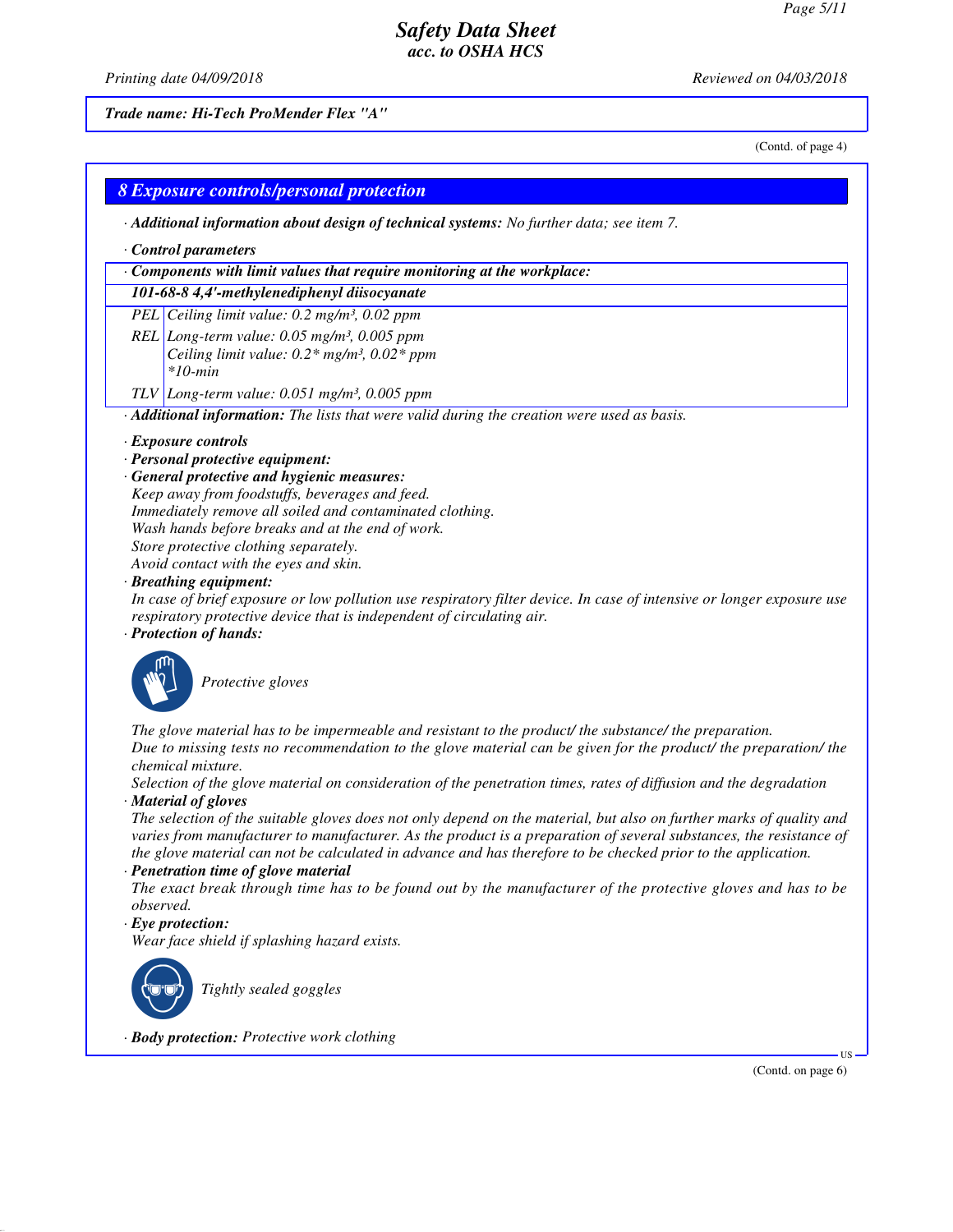*Printing date 04/09/2018 Reviewed on 04/03/2018*

*Trade name: Hi-Tech ProMender Flex "A"*

(Contd. of page 5)

| <b>9 Physical and chemical properties</b>                                                         |                                               |
|---------------------------------------------------------------------------------------------------|-----------------------------------------------|
| · Information on basic physical and chemical properties<br><b>General Information</b>             |                                               |
| $\cdot$ Appearance:<br>Form:                                                                      |                                               |
| Color:                                                                                            | Liquid<br>Dark brown                          |
| $\cdot$ Odor:                                                                                     | musty, slight odour                           |
| · Odor threshold:                                                                                 | Not determined.                               |
| $\cdot$ pH-value:                                                                                 | Not determined.                               |
|                                                                                                   |                                               |
| Change in condition<br><b>Melting point/Melting range:</b><br><b>Boiling point/Boiling range:</b> | Undetermined.<br>200 °C (392 °F)              |
| · Flash point:                                                                                    | 198 °C (388.4 °F)                             |
| · Flammability (solid, gaseous):                                                                  | Not applicable.                               |
| · Ignition temperature:                                                                           | 400 °C (752 °F)                               |
| · Decomposition temperature:                                                                      | Not determined.                               |
| · Auto igniting:                                                                                  | Product is not selfigniting.                  |
| · Danger of explosion:                                                                            | Product does not present an explosion hazard. |
| · Explosion limits:                                                                               |                                               |
| Lower:                                                                                            | Not determined.                               |
| <b>Upper:</b>                                                                                     | Not determined.                               |
| · Vapor pressure:                                                                                 | Not determined.                               |
| $\cdot$ Density at 20 $\degree$ C (68 $\degree$ F):                                               | 1.14195 g/cm <sup>3</sup> (9.52957 lbs/gal)   |
| · Relative density                                                                                | Not determined.                               |
| · Vapor density                                                                                   | Not determined.                               |
| $\cdot$ Evaporation rate                                                                          | Not determined.                               |
| · Solubility in / Miscibility with                                                                |                                               |
| Water:                                                                                            | Not miscible or difficult to mix.             |
| · Partition coefficient (n-octanol/water): Not determined.                                        |                                               |
| · Viscosity:                                                                                      |                                               |
| Dynamic:                                                                                          | Not determined.                               |
| Kinematic:                                                                                        | Not determined.                               |
| · Solvent content:                                                                                |                                               |
| <b>VOC</b> content:                                                                               | $0.00 \%$                                     |
|                                                                                                   | $0.0$ g/l / $0.00$ lb/gl                      |
| <b>Solids content:</b>                                                                            | 100.0%                                        |
| $·$ Other information                                                                             | No further relevant information available.    |

# *10 Stability and reactivity*

*· Reactivity No further relevant information available.*

*· Chemical stability*

*· Thermal decomposition / conditions to be avoided: No decomposition if used according to specifications.*

(Contd. on page 7)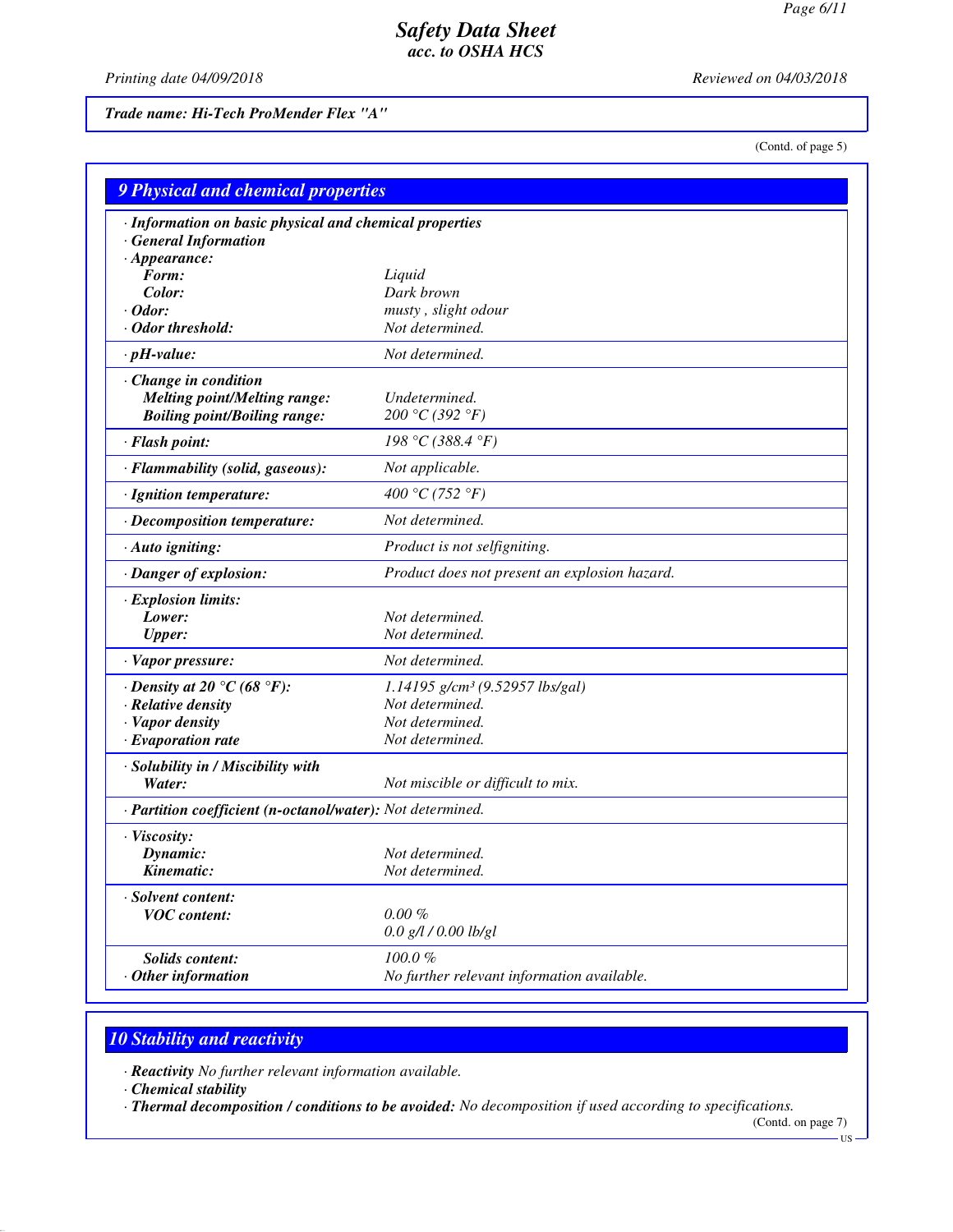*Printing date 04/09/2018 Reviewed on 04/03/2018*

#### *Trade name: Hi-Tech ProMender Flex "A"*

(Contd. of page 6)

*· Possibility of hazardous reactions Reacts with alcohols, amines, aqueous acids and alkalis. Danger of polymerization. Exothermic reaction. Contact with certain rubbers and plastics can cause brittleness of the substance/product with subsequent loss in strength. Exothermic reaction. Reacts with strong acids and alkalies. Reacts with oxidizing agents. · Conditions to avoid Avoid moisture*

*· Incompatible materials:*

*acids, amines, alcohols, water, Alkalines, strong bases, Products that react with isocyantes*

*· Hazardous decomposition products:*

*aromatic isocyanates, gases/vapours*

*carbon monoxide, carbon dioxide, nitrogen oxide, hydrogen cyanide*

#### *11 Toxicological information*

*· Information on toxicological effects*

*· Acute toxicity:*

*· LD/LC50 values that are relevant for classification:*

*ATE (Acute Toxicity Estimate)*

*Oral LD50 9,592 mg/kg (mouse)*

*Inhalative LC50/4 h 15 mg/l*

#### *101-68-8 4,4'-methylenediphenyl diisocyanate*

*Oral LD50 2,200 mg/kg (mouse)*

*· Primary irritant effect:*

*· on the skin: Irritant to skin and mucous membranes.*

- *· on the eye: Irritating effect.*
- *· Sensitization:*

*Sensitization possible through inhalation.*

*Sensitization possible through skin contact.*

*· Additional toxicological information:*

*The product shows the following dangers according to internally approved calculation methods for preparations: Harmful*

*Irritant*

#### *· Carcinogenic categories*

*· IARC (International Agency for Research on Cancer) 9016-87-9 diphenylmethanediisocyanate,isomeres and homologues 3 101-68-8 4,4'-methylenediphenyl diisocyanate 3 · NTP (National Toxicology Program) None of the ingredients is listed.*

*· OSHA-Ca (Occupational Safety & Health Administration)*

*None of the ingredients is listed.*

# *12 Ecological information*

*· Toxicity*

*· Aquatic toxicity: No further relevant information available.*

*· Persistence and degradability No further relevant information available.*

(Contd. on page 8)

US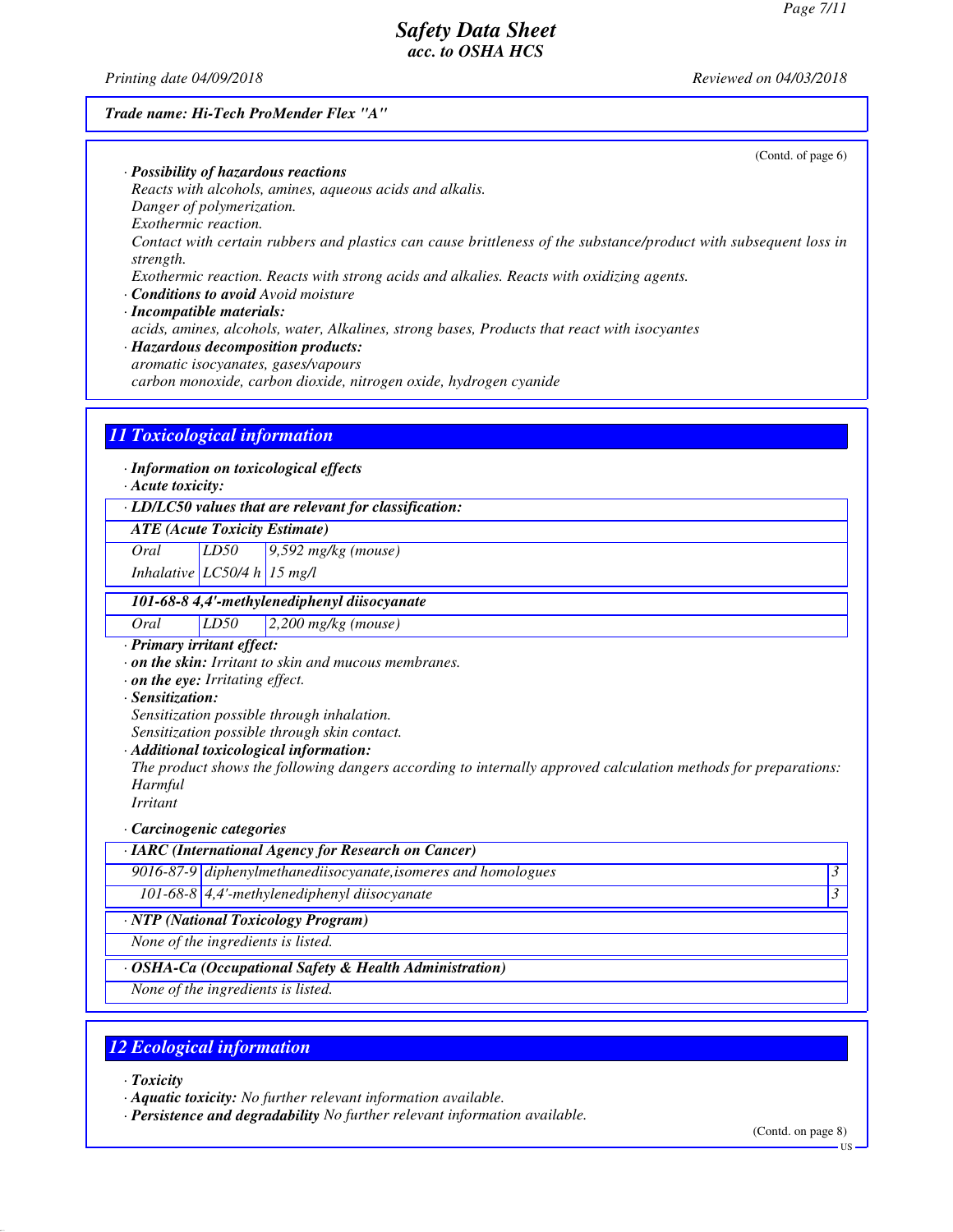*Printing date 04/09/2018 Reviewed on 04/03/2018*

#### *Trade name: Hi-Tech ProMender Flex "A"*

(Contd. of page 7)

- *· Behavior in environmental systems:*
- *· Bioaccumulative potential No further relevant information available.*
- *· Mobility in soil No further relevant information available.*
- *· Additional ecological information:*
- *· General notes:*
- *Water hazard class 1 (Self-assessment): slightly hazardous for water*

*Do not allow undiluted product or large quantities of it to reach ground water, water course or sewage system.*

- *· Results of PBT and vPvB assessment*
- *· PBT: Not applicable.*
- *· vPvB: Not applicable.*
- *· Other adverse effects No further relevant information available.*

# *13 Disposal considerations*

*· Waste treatment methods*

*· Recommendation:*

*Must not be disposed of together with household garbage. Do not allow product to reach sewage system. Incinerate in a licensed facility. Dispose of in a licensed facility. Do not discharge substance/product into sewer system.*

*· Uncleaned packagings:*

*· Recommendation: Disposal must be made according to official regulations.*

| <b>14 Transport information</b>                                                     |                 |
|-------------------------------------------------------------------------------------|-----------------|
| $\cdot$ UN-Number<br>· DOT, ADN, IMDG, IATA                                         | not regulated   |
| $\cdot$ UN proper shipping name<br>· DOT, ADN, IMDG, IATA                           | not regulated   |
| · Transport hazard class(es)                                                        |                 |
| · DOT, ADN, IMDG, IATA<br>· Class                                                   | not regulated   |
| · Packing group<br>· DOT, IMDG, IATA                                                | not regulated   |
| · Environmental hazards:                                                            | Not applicable. |
| Special precautions for user                                                        | Not applicable. |
| · Transport in bulk according to Annex II of<br><b>MARPOL73/78 and the IBC Code</b> | Not applicable. |
| · UN "Model Regulation":                                                            | not regulated   |

# *\* 15 Regulatory information*

*· Safety, health and environmental regulations/legislation specific for the substance or mixture · Sara*

*· Section 355 (extremely hazardous substances):*

*None of the ingredients is listed.*

(Contd. on page 9)

US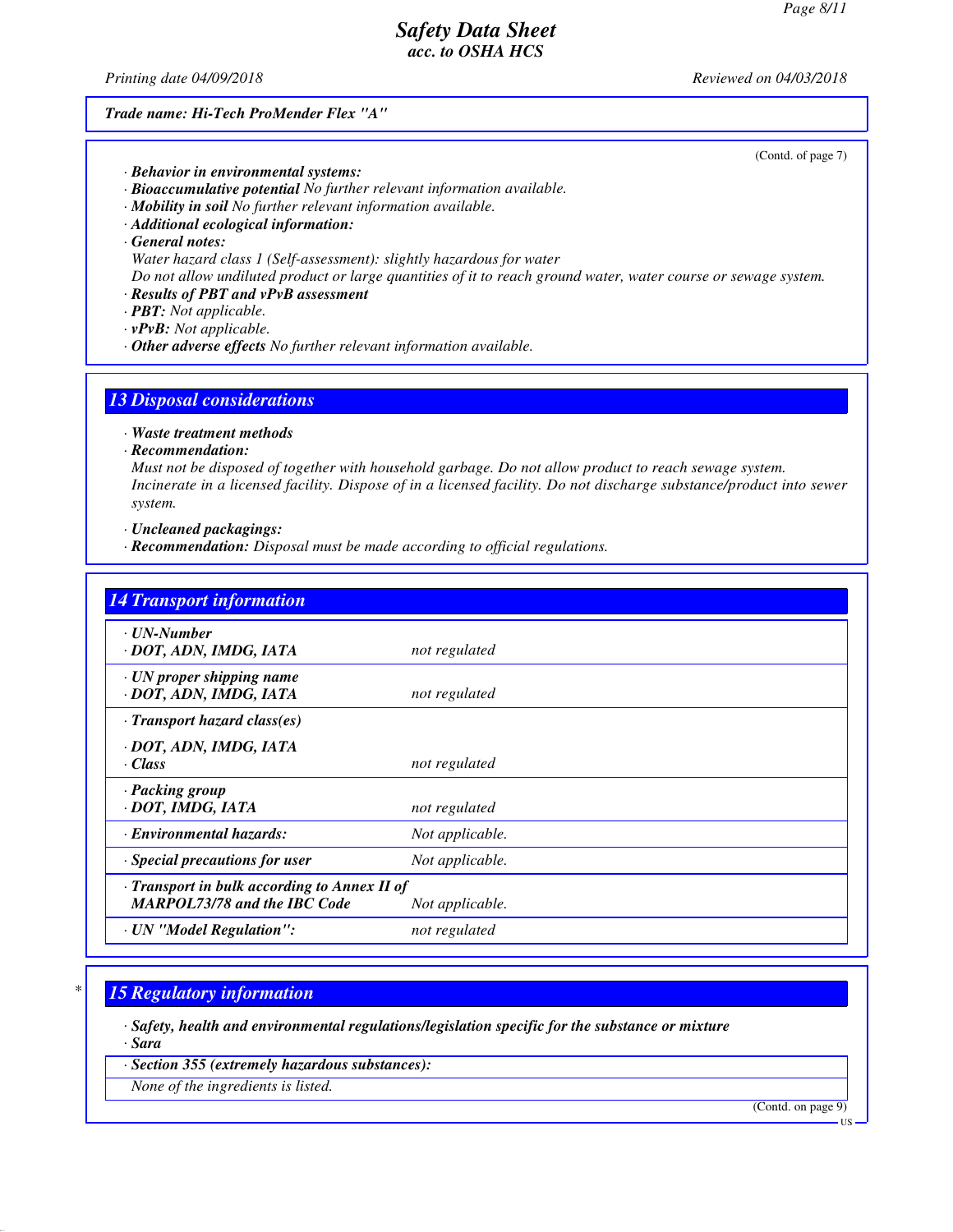*Printing date 04/09/2018 Reviewed on 04/03/2018*

*Trade name: Hi-Tech ProMender Flex "A"*

| · Section 313 (Specific toxic chemical listings):                                                                                                                                                    | (Contd. of page 8) |
|------------------------------------------------------------------------------------------------------------------------------------------------------------------------------------------------------|--------------------|
| 9016-87-9 diphenylmethanediisocyanate, isomeres and homologues                                                                                                                                       |                    |
| 101-68-8 4,4'-methylenediphenyl diisocyanate                                                                                                                                                         |                    |
| · TSCA (Toxic Substances Control Act):                                                                                                                                                               |                    |
| All ingredients are listed.                                                                                                                                                                          |                    |
| · Proposition 65                                                                                                                                                                                     |                    |
| Chemicals known to cause cancer:                                                                                                                                                                     |                    |
| None of the ingredients is listed.                                                                                                                                                                   |                    |
| · Chemicals known to cause reproductive toxicity for females:                                                                                                                                        |                    |
| None of the ingredients is listed.                                                                                                                                                                   |                    |
|                                                                                                                                                                                                      |                    |
| Chemicals known to cause reproductive toxicity for males:                                                                                                                                            |                    |
| None of the ingredients is listed.                                                                                                                                                                   |                    |
| Chemicals known to cause developmental toxicity:                                                                                                                                                     |                    |
| None of the ingredients is listed.                                                                                                                                                                   |                    |
| · Carcinogenic categories                                                                                                                                                                            |                    |
| · EPA (Environmental Protection Agency)                                                                                                                                                              |                    |
| 9016-87-9 diphenylmethanediisocyanate, isomeres and homologues                                                                                                                                       | CBD                |
| 101-68-8 4,4'-methylenediphenyl diisocyanate                                                                                                                                                         | D, CBD             |
| · TLV (Threshold Limit Value established by ACGIH)                                                                                                                                                   |                    |
| None of the ingredients is listed.                                                                                                                                                                   |                    |
| · NIOSH-Ca (National Institute for Occupational Safety and Health)                                                                                                                                   |                    |
| None of the ingredients is listed.                                                                                                                                                                   |                    |
| <b>GHS label elements</b> The product is classified and labeled according to the Globally Harmonized System (GHS).<br>· Hazard pictograms                                                            |                    |
|                                                                                                                                                                                                      |                    |
| GHS07<br>GHS08                                                                                                                                                                                       |                    |
| · Signal word Danger                                                                                                                                                                                 |                    |
| · Hazard-determining components of labeling:<br>diphenylmethanediisocyanate, isomeres and homologues<br>4,4'-methylenediphenyl diisocyanate<br>methylenediphenyl diisocyanate<br>· Hazard statements |                    |

*Harmful if inhaled. Causes skin irritation. Causes serious eye irritation. May cause allergy or asthma symptoms or breathing difficulties if inhaled. May cause an allergic skin reaction. Suspected of causing cancer. May cause respiratory irritation. May cause damage to organs through prolonged or repeated exposure. · Precautionary statements Obtain special instructions before use. Do not handle until all safety precautions have been read and understood.*

(Contd. on page 10)

 $\overline{\mathbf{U}}$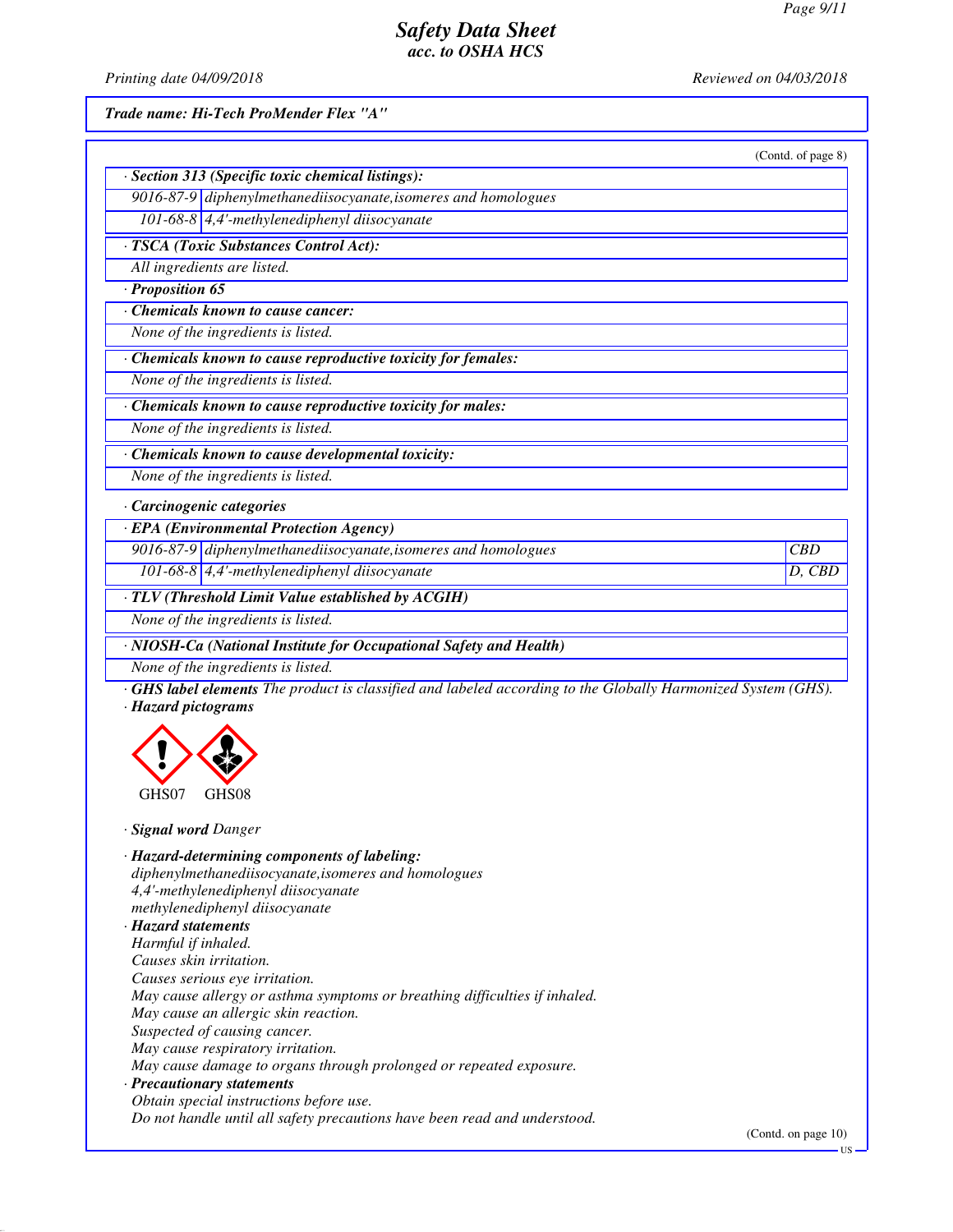*Printing date 04/09/2018 Reviewed on 04/03/2018*

*Trade name: Hi-Tech ProMender Flex "A"*

| (Contd. of page 9)                                                                                             |
|----------------------------------------------------------------------------------------------------------------|
| Do not breathe dust/fume/gas/mist/vapors/spray.                                                                |
| Wash thoroughly after handling.                                                                                |
| Use only outdoors or in a well-ventilated area.                                                                |
| Contaminated work clothing must not be allowed out of the workplace.                                           |
| Wear protective gloves/protective clothing/eye protection/face protection.                                     |
| [In case of inadequate ventilation] wear respiratory protection.                                               |
| If on skin: Wash with plenty of water.                                                                         |
| IF INHALED: Remove person to fresh air and keep comfortable for breathing.                                     |
| If in eyes: Rinse cautiously with water for several minutes. Remove contact lenses, if present and easy to do. |
| Continue rinsing.                                                                                              |
| IF exposed or concerned: Get medical advice/attention.                                                         |
| Call a poison center/doctor if you feel unwell.                                                                |
| Specific treatment (see on this label).                                                                        |
| Get medical advice/attention if you feel unwell.                                                               |
| Take off contaminated clothing and wash it before reuse.                                                       |
| If skin irritation or rash occurs: Get medical advice/attention.                                               |
| If eye irritation persists: Get medical advice/attention.                                                      |
| If experiencing respiratory symptoms: Call a poison center/doctor.                                             |
| Wash contaminated clothing before reuse.                                                                       |
| Store in a well-ventilated place. Keep container tightly closed.                                               |
| Store locked up.                                                                                               |
| Dispose of contents/container in accordance with local/regional/national/international regulations.            |
| <b>Chemical safety assessment:</b> A Chemical Safety Assessment has not been carried out.                      |

# *16 Other information*

*This information is based on our present knowledge. However, this shall not constitute a guarantee for any specific product features and shall not establish a legally valid contractual relationship.*

- *· Department issuing SDS: Environment protection department.*
- *· Contact: Safety Department*
- *· Date of preparation / last revision 04/09/2018 / 2*

*· Abbreviations and acronyms: ADR: Accord européen sur le transport des marchandises dangereuses par Route (European Agreement concerning the International Carriage of Dangerous Goods by Road) IMDG: International Maritime Code for Dangerous Goods DOT: US Department of Transportation IATA: International Air Transport Association ACGIH: American Conference of Governmental Industrial Hygienists EINECS: European Inventory of Existing Commercial Chemical Substances ELINCS: European List of Notified Chemical Substances CAS: Chemical Abstracts Service (division of the American Chemical Society) NFPA: National Fire Protection Association (USA) HMIS: Hazardous Materials Identification System (USA) VOC: Volatile Organic Compounds (USA, EU) LC50: Lethal concentration, 50 percent LD50: Lethal dose, 50 percent PBT: Persistent, Bioaccumulative and Toxic vPvB: very Persistent and very Bioaccumulative NIOSH: National Institute for Occupational Safety OSHA: Occupational Safety & Health TLV: Threshold Limit Value PEL: Permissible Exposure Limit REL: Recommended Exposure Limit Acute Tox. 4: Acute toxicity – Category 4 Skin Irrit. 2: Skin corrosion/irritation – Category 2 Eye Irrit. 2A: Serious eye damage/eye irritation – Category 2A Resp. Sens. 1: Respiratory sensitisation – Category 1 Skin Sens. 1: Skin sensitisation – Category 1 Carc. 2: Carcinogenicity – Category 2*

(Contd. on page 11)